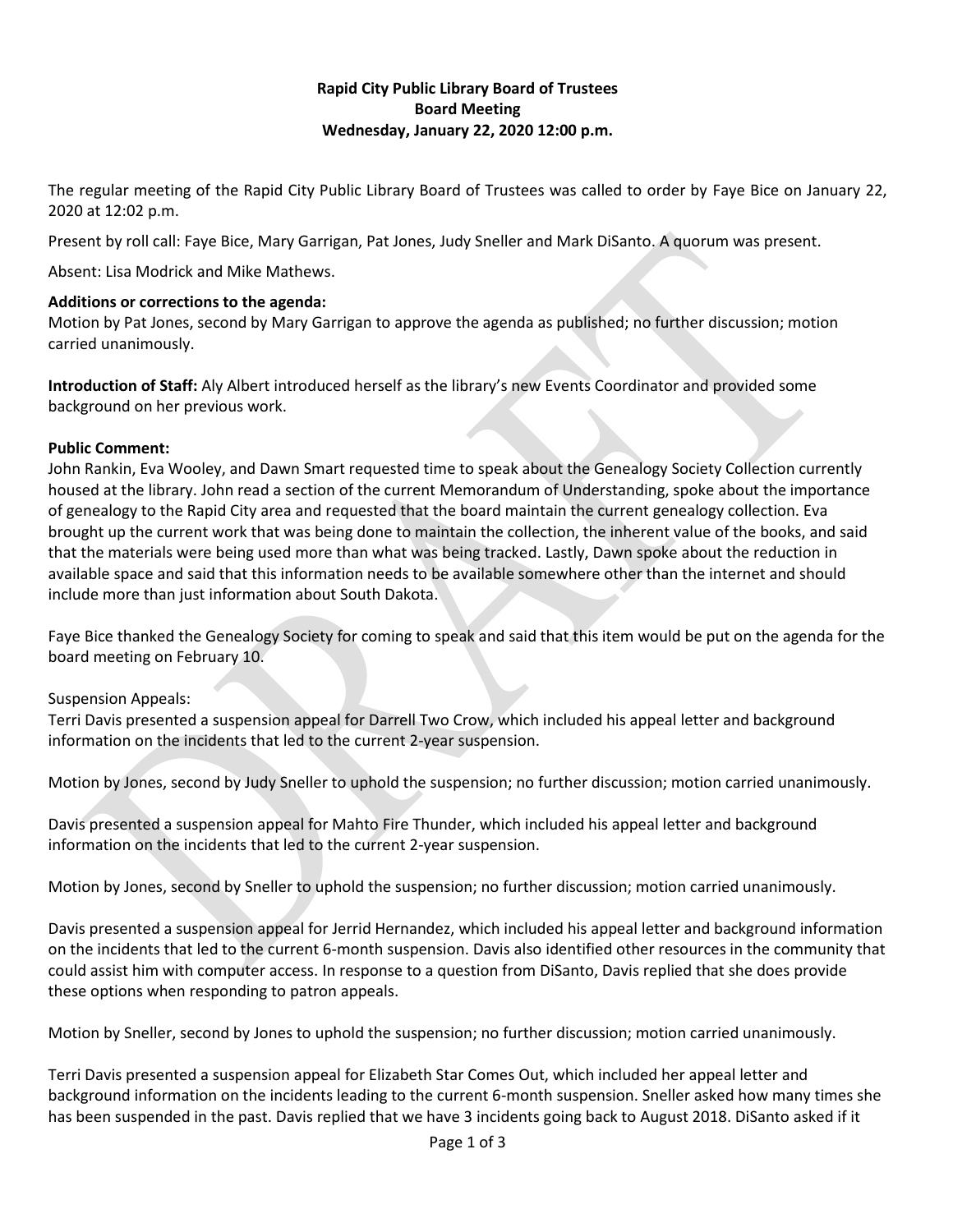would be reasonable to give her another chance if she could provide proof of current class enrollment. Sneller said that if she hadn't demonstrated a pattern of behavior, a second chance could be considered but that it's crucial that the library be consistent on these issues to address negative community perceptions.

Motion by Sneller, second by Garrigan to uphold the suspension; no further discussion; motion carried unanimously.

# **CONSENT CALENDAR ITEMS**

Consent Calendar Items – Action required authorizing the Finance Officer to issue warrants or treasurer's checks, drawn on proper funds, in payment thereof. The following items are consent items for final action to be taken on by a single vote. Any items may be removed from the Consent Calendar by a Board person, the Director, or a citizen, for separate consideration.

Consent Calendar Items:

Approve Minutes from the Library Board of Trustees Meeting, December 9, 2019 Approve Financial Executive Summary, including Bill List (see attachment)

Motion by Garrigan, second by Sneller to approve the consent calendar as presented. Bice asked about the current vacancies. Davis replied that the library has filled one of the vacant Library Associate positions and has a candidate for the other position shadowing next week. The custodial position has gone through two rounds of interviews without a successful candidate. A custodial contract is being considered at this point. DiSanto asked if the custodial position includes work after hours. Davis replied that the schedule rotates, but some afterhours work is needed. Jones followed up by asking how many hours the custodial vacancy was. Davis indicated that it was a 30-hour position. Motion carried unanimously.

## **ADMINISTRATIVE REPORTS**

#### Director's Report:

Davis provided a verbal update on the Genealogy Society collections and asked if there were any questions regarding the director's report. A brief discussion on the Genealogy Society followed. Davis indicated that additional information would be brought to the February board meeting.

Motion by Garrigan, second by Sneller to acknowledge the director's report as presented; no further discussion; motion carried unanimously.

## Quarterly Strategic Plan Update:

Sean Minkel provided a progress update for the strategic plan which included updates to the facility furniture, the Lakota language stairway project, reading level information in cataloging records and a new mobile printing app which allows patrons to print to the library from anywhere they have access to the internet.

Motion by Jones, second by Garrigan to acknowledge the Quarterly Strategic Plan Update as presented; no further discussion; motion carried unanimously.

## Library Board Re-appointments:

Davis reported that the Rapid City Common Council has re-appointed Faye Bice and Judy Sneller for another term and presented them with their warrants of appointment. Jones asked about term limits. Per Davis, there are two full terms and Jones would still be eligible for reappointment at the end of his current term.

## **BUILDING COMMITTEE**

## Air Handler Update:

Garrigan provided an overview of the timeline for the air handler project which included the upcoming dates. Davis indicated that there were 12-14 contractors and subcontractors present at the initial meeting. Jones expressed his